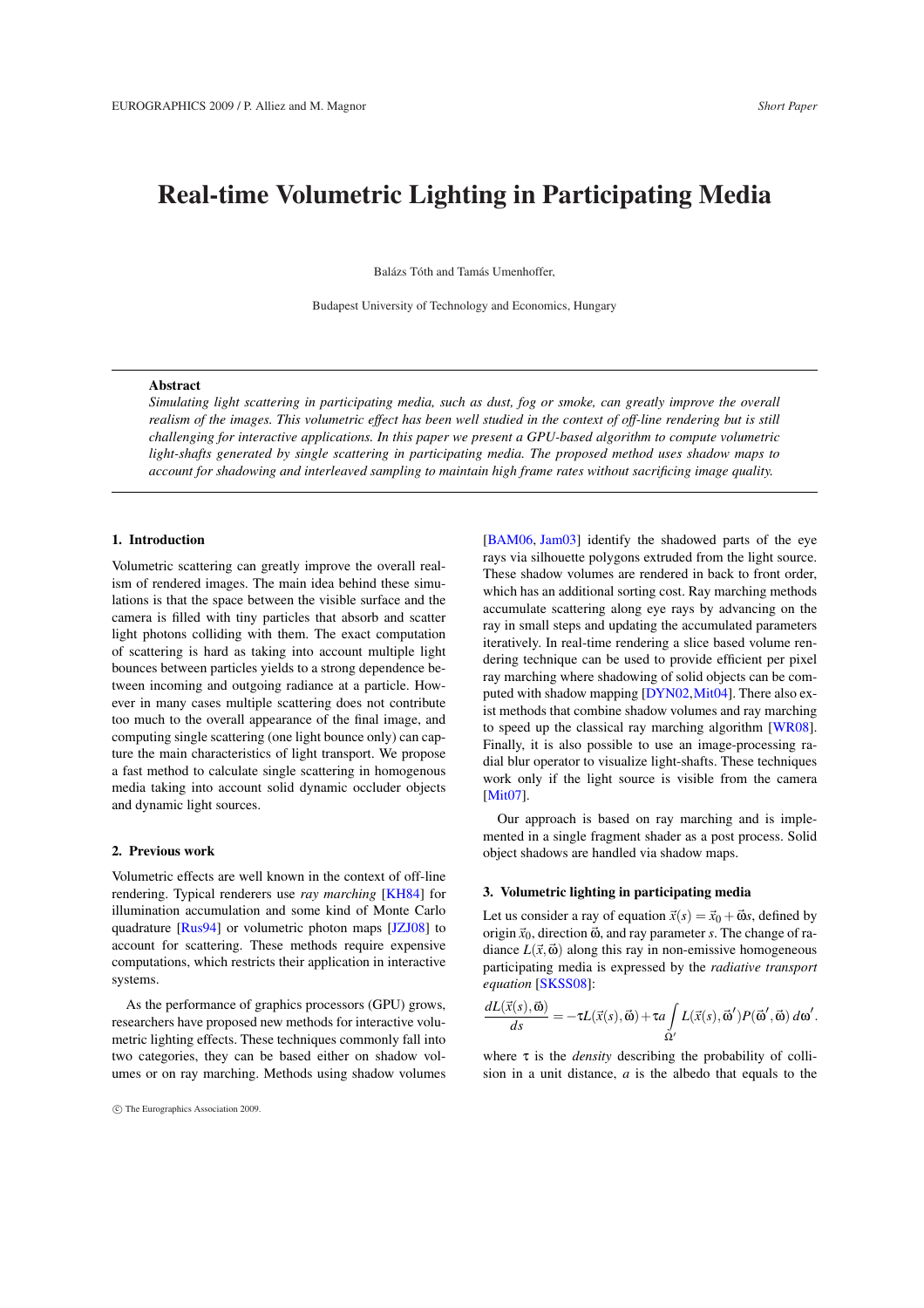probability of scattering (i.e. not absorbing) after collision, and  $P(\vec{\omega}', \vec{\omega})$  is the *phase function* describing the probability density of the scattering direction.

This integro-differential equation is difficult to solve since the unknown radiance appears in derivative, normal, and integrated forms. Such equations can be solved by Monte Carlo methods [SK08], but they are far too slow for real-time applications. Thus, we completely ignore multiple scattering and approximate the in-scattering integral assuming single scattering only. Let us denote the in-scattering term by *L<sup>i</sup>* in the following way:

$$
\tau a \int\limits_{\Omega'} L(\vec{x}(s), \vec{\omega}') P(\vec{\omega}', \vec{\omega}) d\omega' \approx L_i(\vec{x}(s), \vec{\omega}).
$$

Due to the simplifying assumption,  $L_i$  no longer depends on unknown radiance *L*. The resulting differential equation

$$
\frac{L(\vec{x}(s),\vec{\omega})}{ds} = -\tau L(\vec{x}(s),\vec{\omega}) + L_i(s,\vec{\omega})
$$

can be solved analytically (the correctness of the solution can be proven by inserting it into the differential equation):

$$
L(\vec{x}(s),\vec{\omega})=e^{-\tau s}L(\vec{x}_0,\vec{\omega})+\int\limits_0^s L_i(\vec{x}(l),\vec{\omega})e^{-\tau(s-l)}dl.
$$

The integral on the right hand side of the equation can be approximated with a finite Riemann summation:

$$
L(x(s),\vec{\omega}) \approx L(\vec{x}_0,\vec{\omega})e^{-\tau s} + \sum_{n=0}^{N} L_i(\vec{x}(l_n),\vec{\omega})e^{-\tau(s-l_n)}\Delta l,
$$
\n(1)

where the step size is  $\Delta l = s/N$ , i.e. it is proportional to the length of the ray and is inversely proportional to the number of sample points.

We should note here that the consecutive samples of the summation are independent which will be exploited during interleaved sampling described in Section 4.1.

Using the same argument for the incident radiance showing up in the in-scattering term, we get the following formula for  $L_i$ . If the scene has a single point light of power  $\Phi$ , then only one  $\vec{\omega}'$  direction needs to be taken into account, thus we have:

$$
L_i(\vec{x}, \vec{\omega}) = \tau a \frac{\Phi}{4\pi d^2} v(\vec{x}) e^{-\tau d} P(\vec{\omega}_l, \vec{\omega}).
$$

where *d* is the distance between the considered point and the light source and  $\vec{\omega}_l$  is the direction of the light source from the sample point. Function  $v(\vec{x})$  indicates the visibility of the sample point from the light source. It returns zero for sample points that are in shadow and one for lit sample points (Figure 1).

#### 3.1. Scattering calculation with ray-marching

We can approximate the volumetric rendering equation with a ray marching method that iteratively evaluates equation 1.

Figure 1: *Taking into account solid geometry during ray marching*

Figure 2: *Computation of the scattered component by raymarcing*

The algorithm executes the following steps (Figure 2):

- 1. In every pixel it determines the visible surface point and its reflected radiance that will be the boundary condition for the volume radiance.
- 2. It iterates along the ray from the surface to the camera making small steps. In a particular sample point on the ray
	- in-scattering term  $L_i(x(h), \vec{\omega})$  is computed,
	- absorbtion factor  $e^{-\tau(s-l_n)}$  from the sample point to the eye is obtained, and
	- their product is added to the accumulated radiance.
- 3. The accumulated radiance is stored in the pixel spearheaded by the ray.

## 4. GPU Implementation

For the calculation of the illumination term  $L_i(l_n,\vec{\omega})$  we can use shadow mapping. Depending on the type of the light source we can generate either a normal 2D shadow map for spot lights or a cube map for point lights.

For the accumulation of the radiance while ray marching we can use the following shader code that regularly calls shadow test function shadowMC to get visibility indicator v:

```
L = L0 * exp(-s * tau);for(float l = s - dl; l \ge 0; l = dl) {
x += viewDir * dl;
float v = shadowMC(shadowMap, x);
float d = length(x);
Lin = \exp(-d \times \tan) \times v \times \Phi^{-1}(4/M_PI/d/d);
Li = Lin * tau * albedo * P(x, viewDir);
```
°c The Eurographics Association 2009.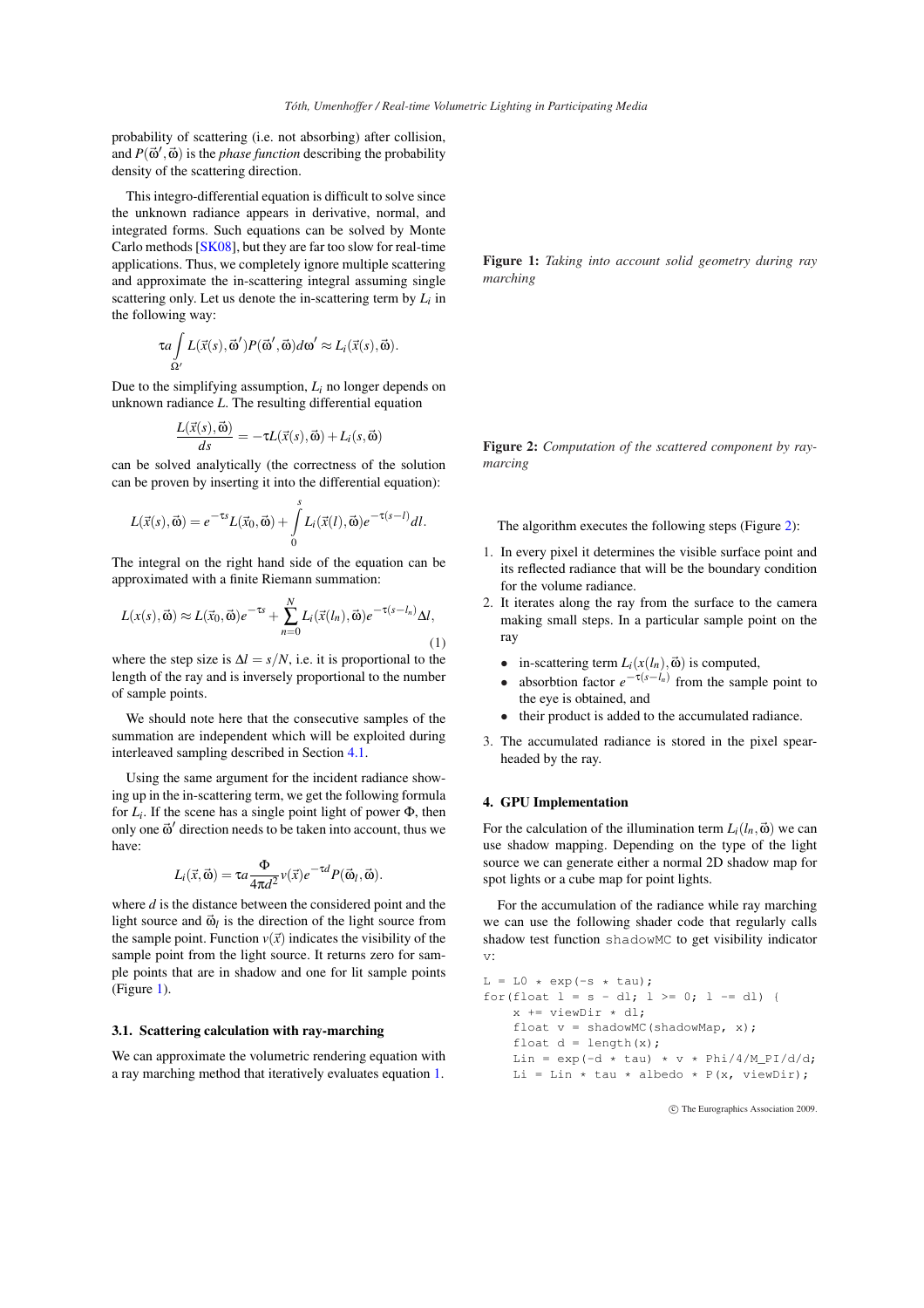L += Li \* exp(-1 \* tau) \* dl; }

This function initializes the radiance of the ray to the radiance of the surface at the beginning (L0) multiplied by the total absorbtion along the ray. Then the ray is marched by making steps of size dl. Ray marching is executed in light's space, that is in a coordinate system where the light is in the origin since this makes calculation simpler. In this space the distance of point  $\vec{x}$  from the light source is  $|\vec{x}|$  and the light direction is also parallel with  $\vec{x}$ . This direction is checked by shadow test. Working in light's space requires the transformation of the viewing direction in this space. The transformed viewing direction is denoted by viewDir.

Taking the view ray the sample point can be obtained by a single addition (x). By calling the shadow test function, we can determine whether or not the sample point is visible from the light source, i.e. whether scattering may happen here. Then the source power Phi is attenuated by the absorbtion resulting in incident radiance Lin. The incident radiance is multiplied by the albedo and the phase function and the result is accumulated to the ray radiance. Complicated phase functions like the Henyey-Greenstein phase function can be stored in a lookup table, and fetched by a single texture read.

The ray marching algorithm can be implemented as a post processing method. The necessary inputs of the method are the shadow map and a depth map taken from the camera to identify visible surface points. As these maps are usually present in the texture memory, the algorithm requires no additional special rendering passes. If multiple lights should be simulated, the post process can be run separately for each light sources, and their contribution can be added together.

#### 4.1. Interleaved sampling

In the method discussed so far, ray marching evaluates *N* samples for every pixel, which would slow down rendering if *N* is high. However, if the number of sample points *N* is reduced, then smooth light-shaft boundaries are replaced by abrupt changes. One way of attacking this problem without sacrificing performance is the application of *interleaved sampling* [KH01]. Interleaved sampling exploits the fact that the volume lighting and the visible surfaces are similar at neighboring pixels, thus the information gained at a particular pixel can be well used in its neighbors as well.

Let us consider the sum of *N* terms of equation 1. We divide the screen into  $M \times M$  pixel blocks, and the *N* terms are distributed in them in a periodic way. That is, in a particular pixel we evaluate just  $N/M^2$  terms. If we assume that the samples in the  $M \times M$  pixel blocks are lying approximately on the same view ray — which is reasonable if the visible surface points are close to each other — we can add their contributions together to obtain a solution similar to taking all *N* samples on the ray. This requires additional post

processing passes to add the pixel contributions in a block together. As the addition filter is separable we can use an addition once in a horizontal and once in a vertical direction instead of taking all the  $M \times M$  samples in a single filter operation.

## 5. Results

The method has been implemented in DirectX9 and tested on an NVidia 8800GTX GPU. The scene consists of 66000 triangles and is illuminated by a point light. Without volumetric scattering the application renders 110 frames per second at  $800 \times 600$  resolution. With volumetric scattering but without interleaved sampling the performance drops to 42 frames per second. However, if we turn interleaved sampling on, the performance goes back to 100 frames per second again.

#### 6. Conclusions

This paper proposed a light-shaft rendering algorithm running on the GPU. The algorithm uses shadow mapping to check whether or not a point in the participating media may be directly illuminated by the light source. Executing ray marching in light's space, the program is particularly simple. We also proposed the application of interleaved sampling that significantly increases the rendering speed while maintaining high image quality.

#### References

- [BAM06] BIRI V., ARQUES D., MICHELIN S.: Real time rendering of atmospheric scattering and volumetric shadows. *Journal of WSCG 14* (2006), 65–72.
- [DC07] DOMONKOS B., CSÉBFALVI B.: Interactive distributed translucent volume rendering. In *Winter School of Computer Graphics* (2007), pp. 153–160.
- [DYN02] DOBASHI Y., YAMAMOTO T., NISHITA T.: Interactive rendering of atmospheric scattering effects using graphics hardware. In *Proceedings of the ACM SIGGRAPH/EUROGRAPHICS conference on Graphics hardware* (2002), Eurographics Association Aire-la-Ville, Switzerland, Switzerland, pp. 99–107.
- [Jam03] JAMES R.: True Volumetric Shadows. *Graphics Programming Methods* (2003).
- [JZJ08] JAROSZ W., ZWICKER M., JENSEN H. W.: The beam radiance estimate for volumetric photon mapping. In *SIG-GRAPH '08: ACM SIGGRAPH 2008 classes* (New York, NY, USA, 2008), ACM, pp. 1–112.
- [KH84] KAJIYA J. T., HERZEN B. P. V.: Ray tracing volume densities. In *SIGGRAPH '84: Proceedings of the 11th annual conference on Computer graphics and interactive techniques* (New York, NY, USA, 1984), ACM, pp. 165–174.
- [KH01] KELLER E., HEIDRICH W.: Interleaved sampling. In *Rendering Techniques 2001 (Proc. 12th Eurographics Workshop on Rendering* (2001), Springer, pp. 269–276.
- [Mit04] MITCHELL J. L.: Light shaft rendering. In *ShaderX3*: *Advanced Rendering Techniques in DirectX and OpenGL*, Engel W., (Ed.). Charles River Media, Cambridge, MA, 2004.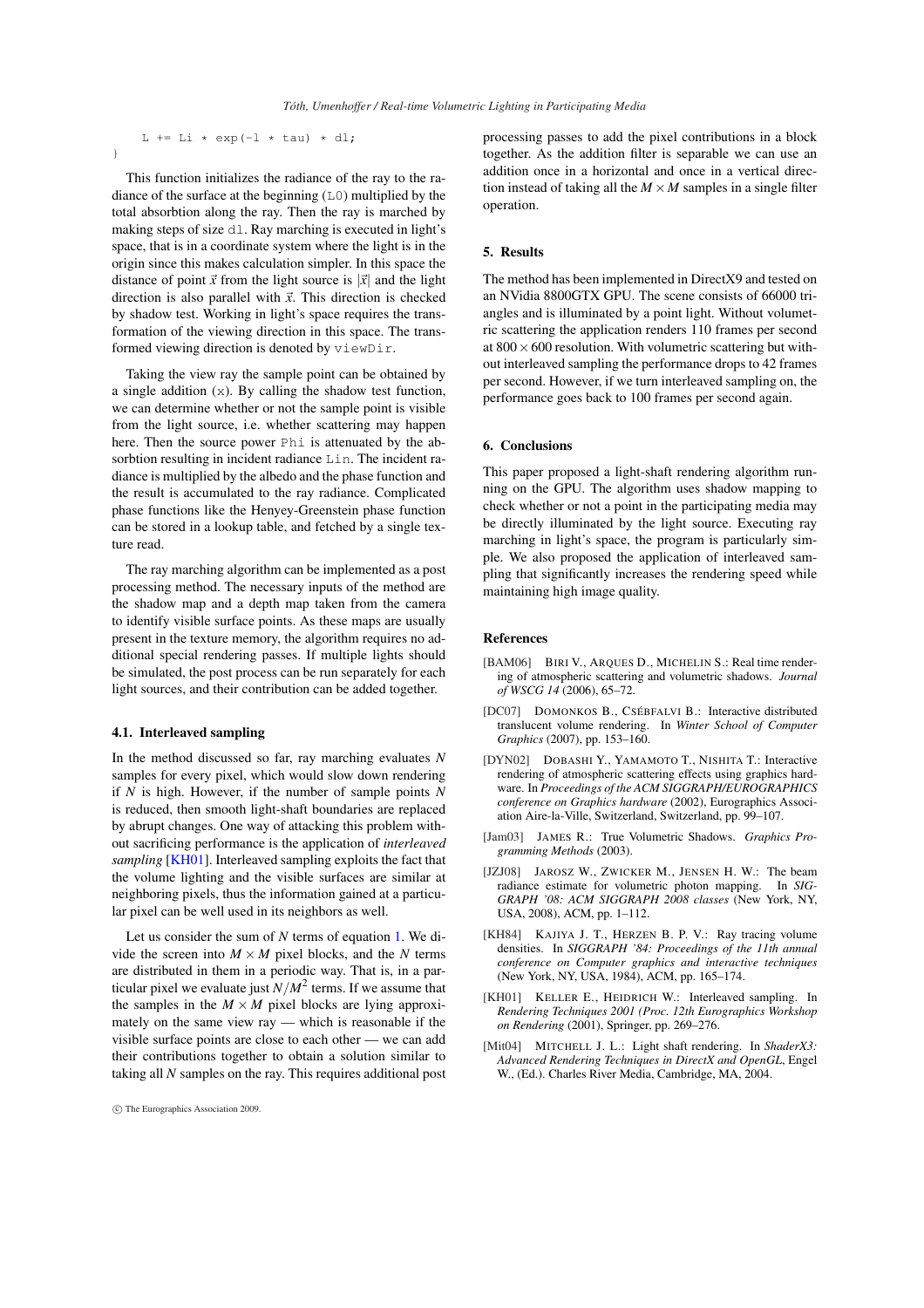- [Mit07] MITCHELL K.: Volumetric light scattering as a postprocess. In *GPU Gems 3*, Nguyen H., (Ed.). Addison-Wesley, 2007.
- [Rus94] RUSHMEIER H.: Rendering Participating Media: Problems and Solutions from Application Areas. In *Proceedings of the 5th Eurographics Workshop on Rendering* (1994), pp. 35–56.
- [SK08] SZIRMAY-KALOS L.: *Monte-Carlo Methods in Global Illumination — Photo-realistic Rendering with Randomization*. VDM, Verlag Dr. Müller, Saarbrücken, 2008.
- [SKSS08] SZIRMAY-KALOS L., SZÉCSI L., SBERT M.: *GPU-Based Techniques for Global Illumination Effects*. Morgan and Claypool Publishers, San Rafael, USA, 2008.
- [WR08] WYMAN C., RAMSEY S.: Interactive volumetric shadows in participating media with single-scattering. In *Proceedings of the IEEE Symposium on Interactive Ray Tracing* (2008), pp. 87–92.

°c The Eurographics Association 2009.